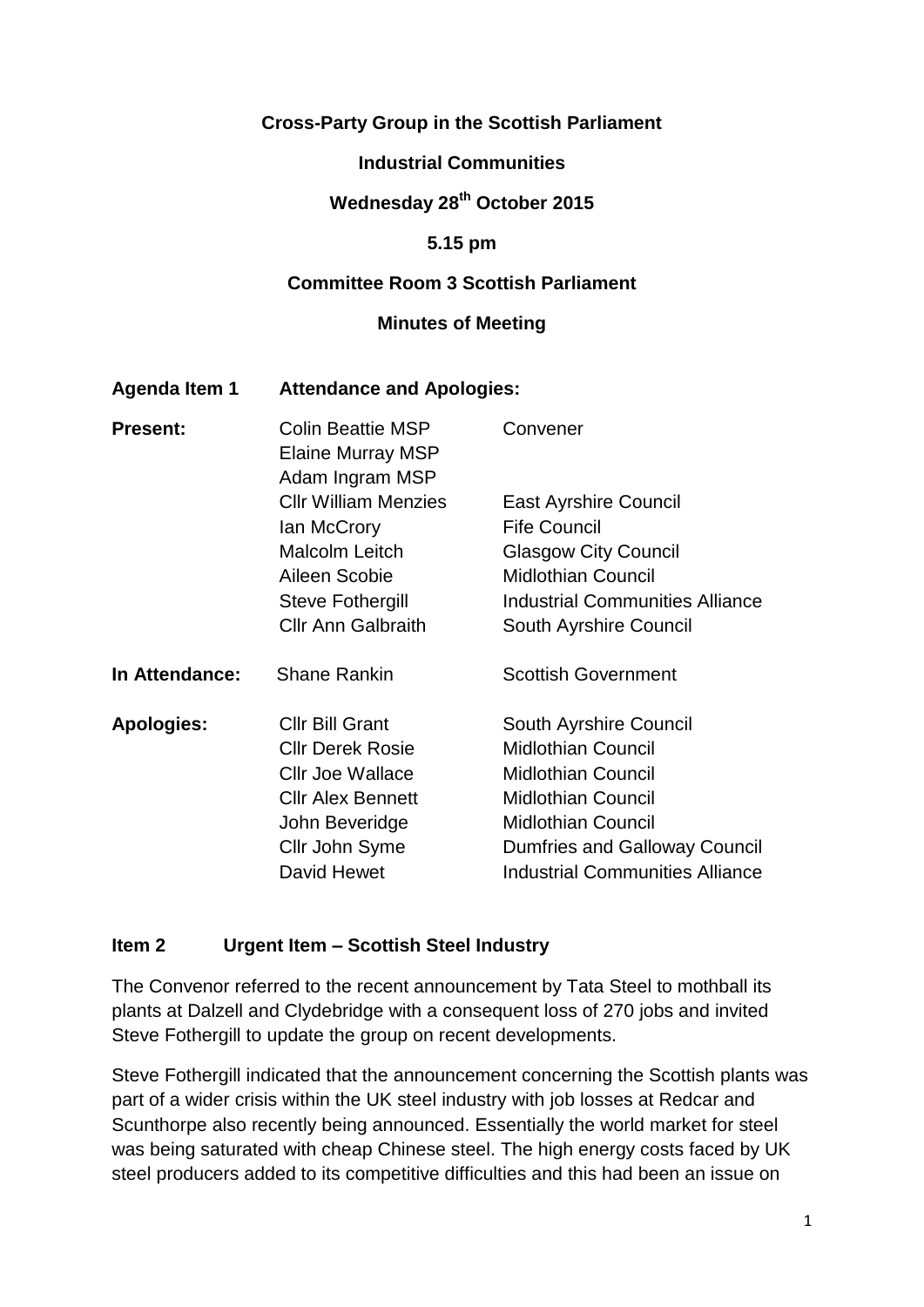which the Industrial Communities Alliance had campaigned vigorously in recent months. He referred to a steel summit that the UK Government had convened on 16th October 2015.

Sajid Javid MP (UK Secretary of State for Business, Innovation and Skills) was in Brussels at the present time to raise steel industry issues with the EU Competition authorities.

Steve Fothergill indicated that the Scottish Government had set up a steel task force, chaired by Fergus Ewing MSP and whose first meeting was due to take place on 29<sup>th</sup> October 2015. He was pleased to note that the Scottish Government was seeking an alternative operator for the plants.

After consideration the Group agreed that the Convenor should write to the First Minister, expressing its full support for the work of the steel task force.

## **Item 3 Minutes of Previous Meeting**

The minutes of the previous meeting of the Cross Party Group held on 20<sup>th</sup> Mav 2015 were unanimously approved as a correct record.

The convenor referred to the absence of David Hewet, ICA Scotland Director, from the meeting due to illness and on behalf of the Group, wished him a speedy recovery.

## **Item 4 Presentation by Shane Rankin – European Structural Funds**

The Convenor welcomed Shane Rankin, Scottish Government European Structural Funds and State Aids Division, to the meeting and invited him to update the Group on the 2014-20 Scottish Structural Funds Programmes.

Shane Rankin reminded the Group that the compliance conditions associated with European Structural Funds were significantly more onerous than other funding streams. The European Commission had currently suspended payments to 3 of the 4 Scottish European Structural funds programmes for the 2007-13 period due to error rates being higher than it was willing to accept. Consequently the Scottish Government had had to allocate significant resource to address these audit issues. The lessons from this experience needed to built into the preparations for the 2014- 20 programmes.

The Scottish Structural Fund Programmes for 2014-20 had been approved by the European Commission in December 2014 and notwithstanding the need to give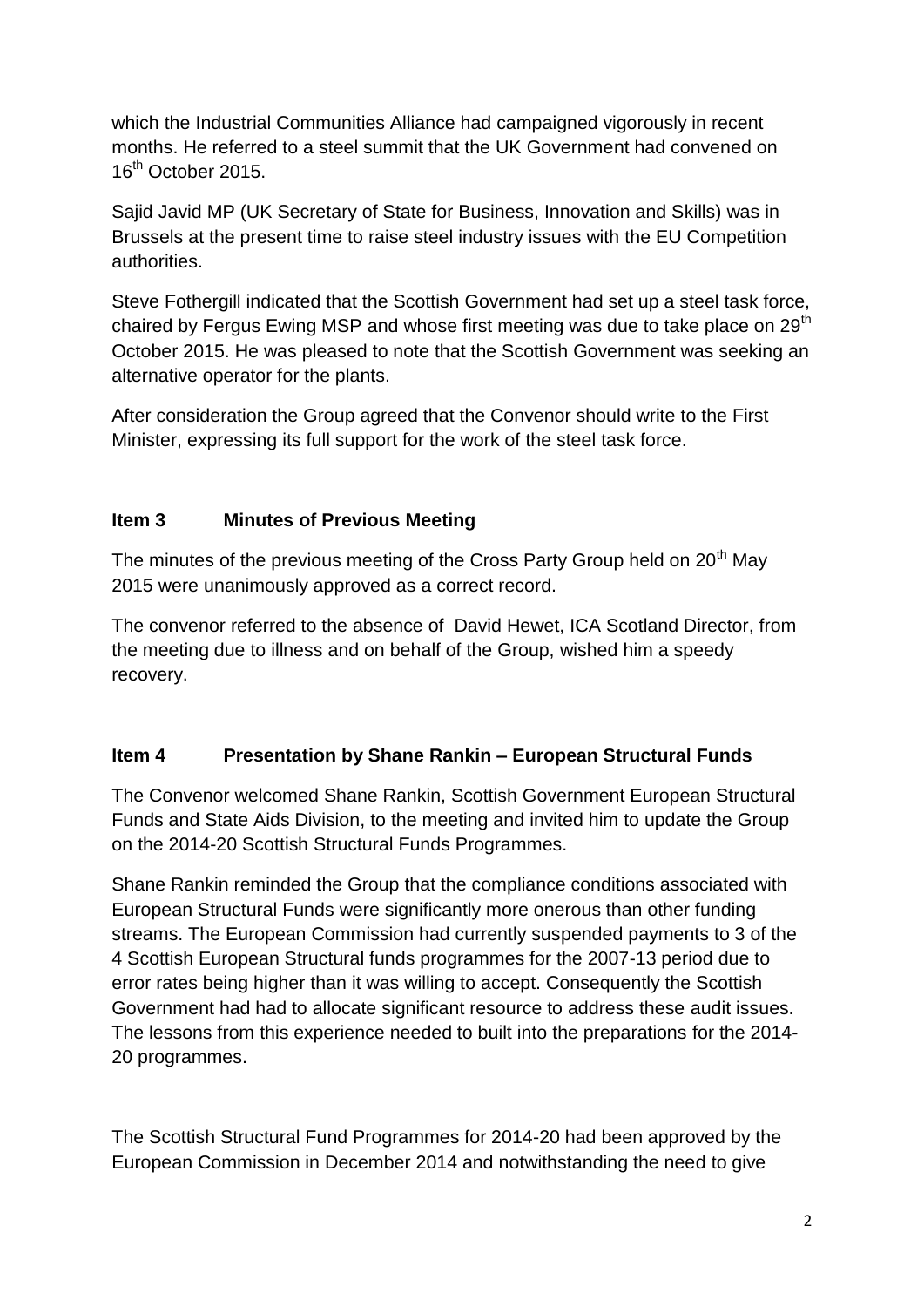more upfront priority to compliance issues, considerable progress had been made since then in allocating funds. A major change to the process was the channelling of EU funds through about 70/80 "strategic interventions" rather than through the historic "challenge fund" process that had led to around 800 individual projects being approved in the 2007-13 programmes. It was expected that the new approach would ensure that there was sufficient capacity to manage the compliance burdens as well as to achieve more strategic impact.

The programmes had to reflect EU as well as national priorities and one consequence of this was that the scope for the European Regional Development Fund to support physical regeneration activities was now much more restricted. Instead the focus of the funds was on "softer" topics such as research and innovation, business support and the transition to the low carbon economy. The European Social Fund would continue to support employability pipelines and tackle issues of poverty and social inclusion. In addition some additional monies had been allocated to the South West Scotland region to support focussed interventions aimed at tackling youth unemployment.

A number of strategic interventions had already been approved and it was hoped that approvals for individual "operations" would be issued by the end of the year. In respect of the Youth Employment Initiative (YEI) for South West Scotland, this was a legal requirement.

In response to the Chair, Shane Rankin confirmed that details of approved interventions and operations would be uploaded onto the Scottish Government web site.

Adam Ingram MSP requested further information on the scope of the funds to support "bottom up" community regeneration. In response Shane Rankin referred to the interventions being prepared by the Big Lottery and the Scottish Government within the Anti-Poverty and Social Inclusion priority. Financial inclusion and support for social enterprises would form an important part of these propositions.

Cllr William Menzies raised the problem for young people in more rural areas to access employment and training opportunities due to a lack of transport links with major employment and education/training centres. In response Shane Rankin acknowledged that this was a valid concern but pointed out that the range of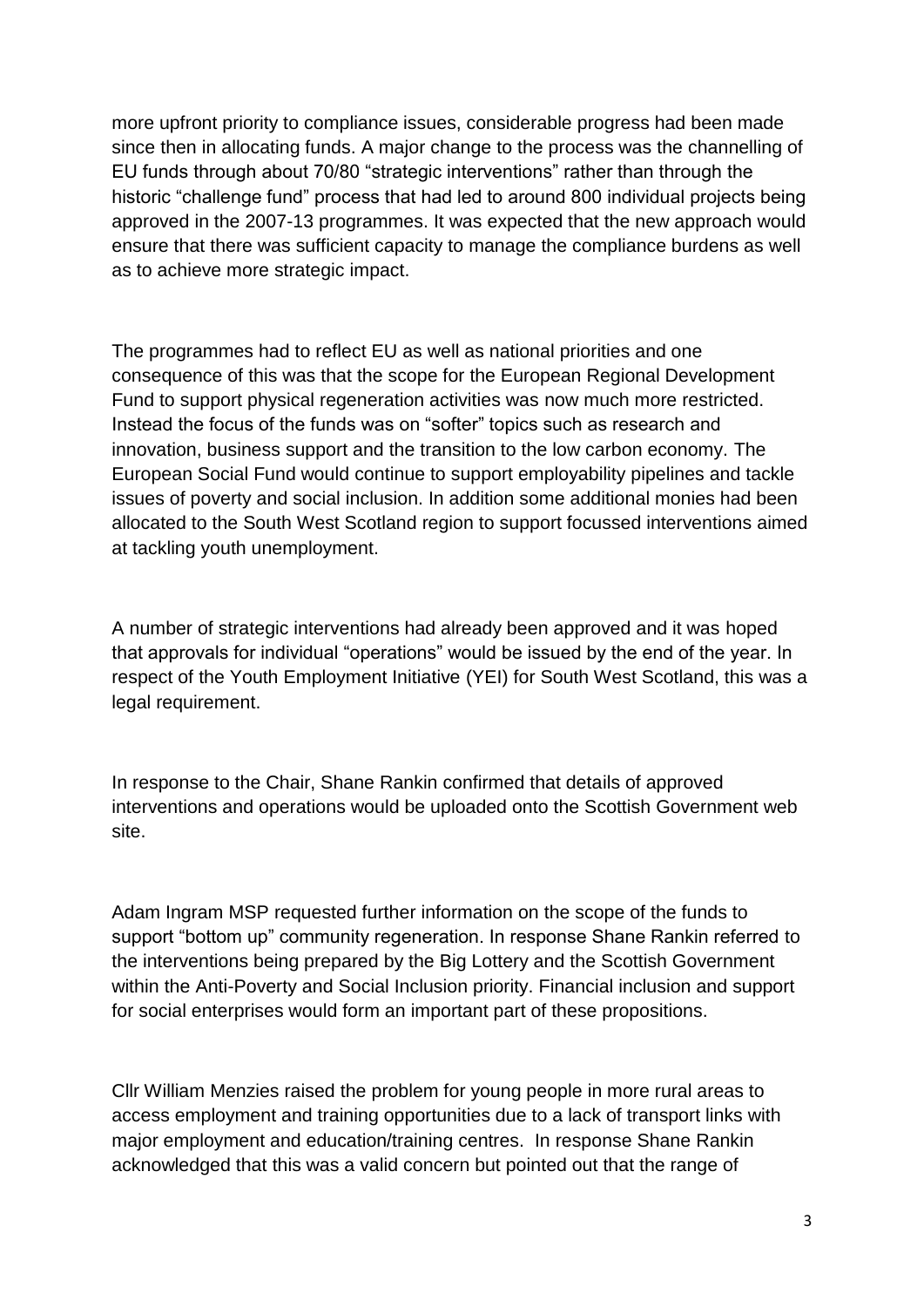activities that could be supported by the Youth Employment Initiative was very limited – there was in fact more flexibility in the wider ESF programme to address some of these challenges.

Cllr Ann Galbraith sought clarification on how YEI monies had been allocated. Shane Rankin intimated that qualifying regions in the EU– at the so called "NUTS 2" levelhad been selected don the basis of having a youth unemployment rate in excess of 25% in 2012. Within South West Scotland the local authority YEI allocations had been determined according to a formula devised by the Scottish Government/COSLA Settlement and Distribution Group which has subsequently been endorsed by COSLA leaders.

Ian McCrory observed that the transition between EU funding periods created challenges and asked how these could be addressed for the post 2020 period. Shane Rankin agreed that there needed to be a long lead in time if there were to be a smoother transition and ideally thinking about the post 2020 period should begin in 2016. However the process was very politically sensitive since it was closely connected with negotiations on the overall EU budget. He did however draw the attention of the Group to the recently established High Level Group on simplification. It was hoped that this Group could generate some practical solutions for "joining up" EU funds – not just ERDF and ESF but also rural and maritime funds - on the ground for the next programming period.

The Convenor concluded by thanking Shane Rankin for his briefing to the Group. Shane Rankin left the meeting at this point.

## **Item 5 Rebuilding the Economy of Scotland's Industrial Communities**

Steve Fothergill summarised the key milestones of the dialogue that the Cross Party Group had established with Cabinet Secretary Keith Brown MSP over the course of 2015. In particular he referred to the most recent letter from the Cabinet Secretary and the reaction to this from the ICA Secretariat and the ICA Scotland Officer Group (copies of all of these documents having been circulated).

In general the comprehensive response to the Cross Party Group's proposals was warmly welcomed as was the close alignment of views on a number of issues. The main point at issue remained the lack of an explicit spatial dimension to the Scottish Government's thinking – there were some issues, for example the treatment of contaminated, vacant and derelict land, which disproportionately impacted on industrial communities.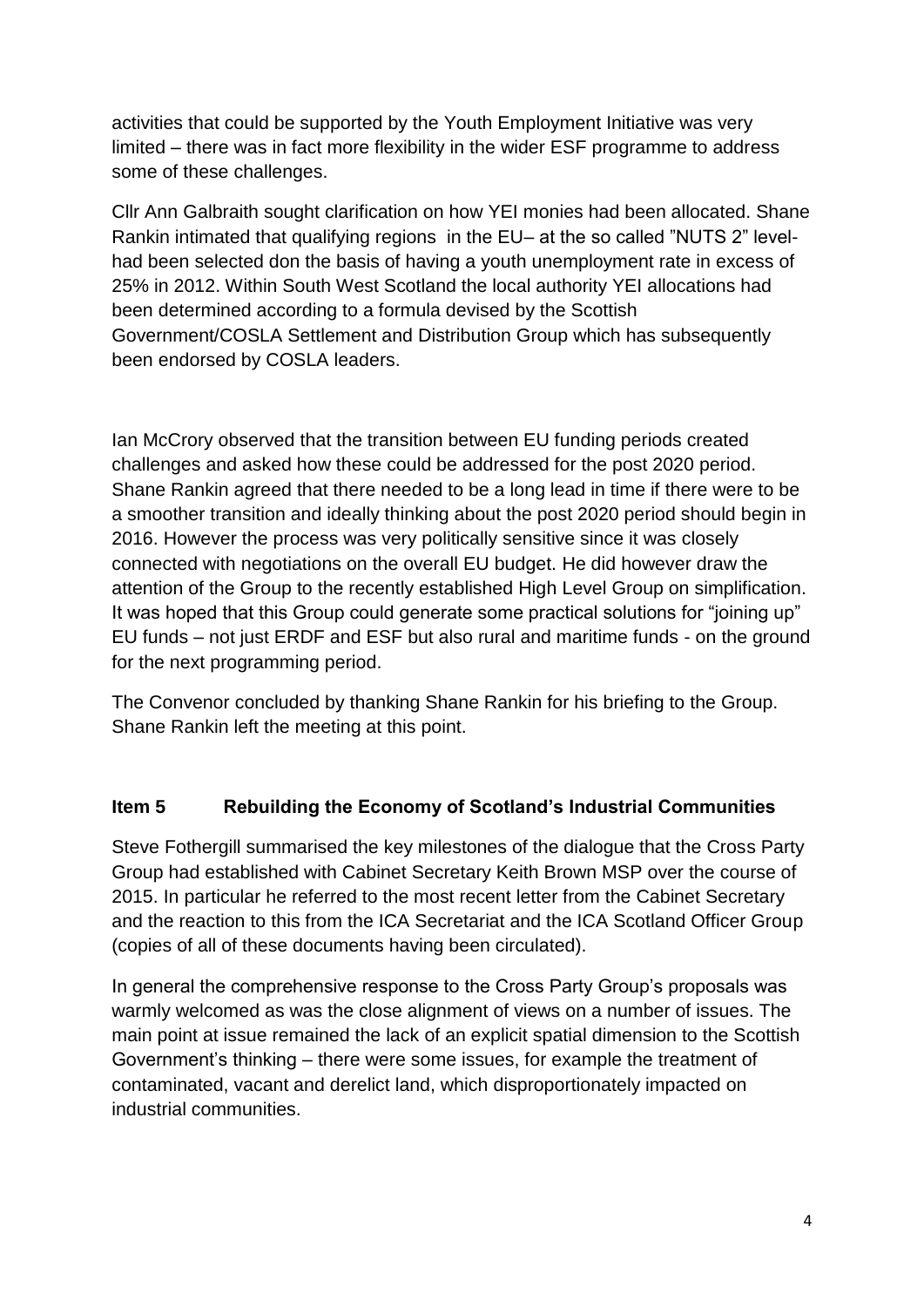The Group agreed that it should not pursue all 11 points at the same time with the Minister but instead select a limited number, based on the material contained circulated documents.

Steve Fothergill agreed to draft a note to be sent by the Convenor to the Cabinet Secretary with a view to this forming the basis of a request for a further discussion between a delegation from the Group and the Cabinet Secretary.

# **Item 6 Whose Recovery?**

The Group noted the circulated update on recent actions taken to promote the "Whose Recovery" report which had been the subject of a presentation at the previous meeting of the Group.

With respect to the Scottish Parliament motion S4M 14145, the Convenor indicated that this required support from MSPs from 3 political parties if was to form the subject of a member's debate in the Parliament. He undertook to seek the additional support required to progress this motion.

# **Item 7 Cross-Party Group Updates**

## **(a) The Big Lottery Fund and Camelot**

The Group noted the circulated report on the Big Lottery Fund and Camelot. The Group recognised that it was very unlikely that Camelot would provide any information on the geographical distribution of lottery tickets sales in the foreseeable future.

Steve Fothergill intimated that the BIG Lottery was considering a wider roll out, on a UK basis, of the "Dosh for Donny" pilot initiative, the aim of which was to improve uptake of lottery support for organisations in the locality. The Group agreed that it may be useful to invite the relevant official to make a presentation on this to a future meeting of the Group.

## **(b) Future Presentations to the Cross Party Group**

The Convenor reminded the Group of the election to the Scottish Parliament in May 2016 and the need for the group to be formally reconstituted thereafter. He was keen however to maintain the momentum of the Group's work until dissolution.

In addition to a briefing to a future meeting by the BIG Lottery, as discussed under item (a) above, the Group agreed that Scottish Enterprise be invited to the next